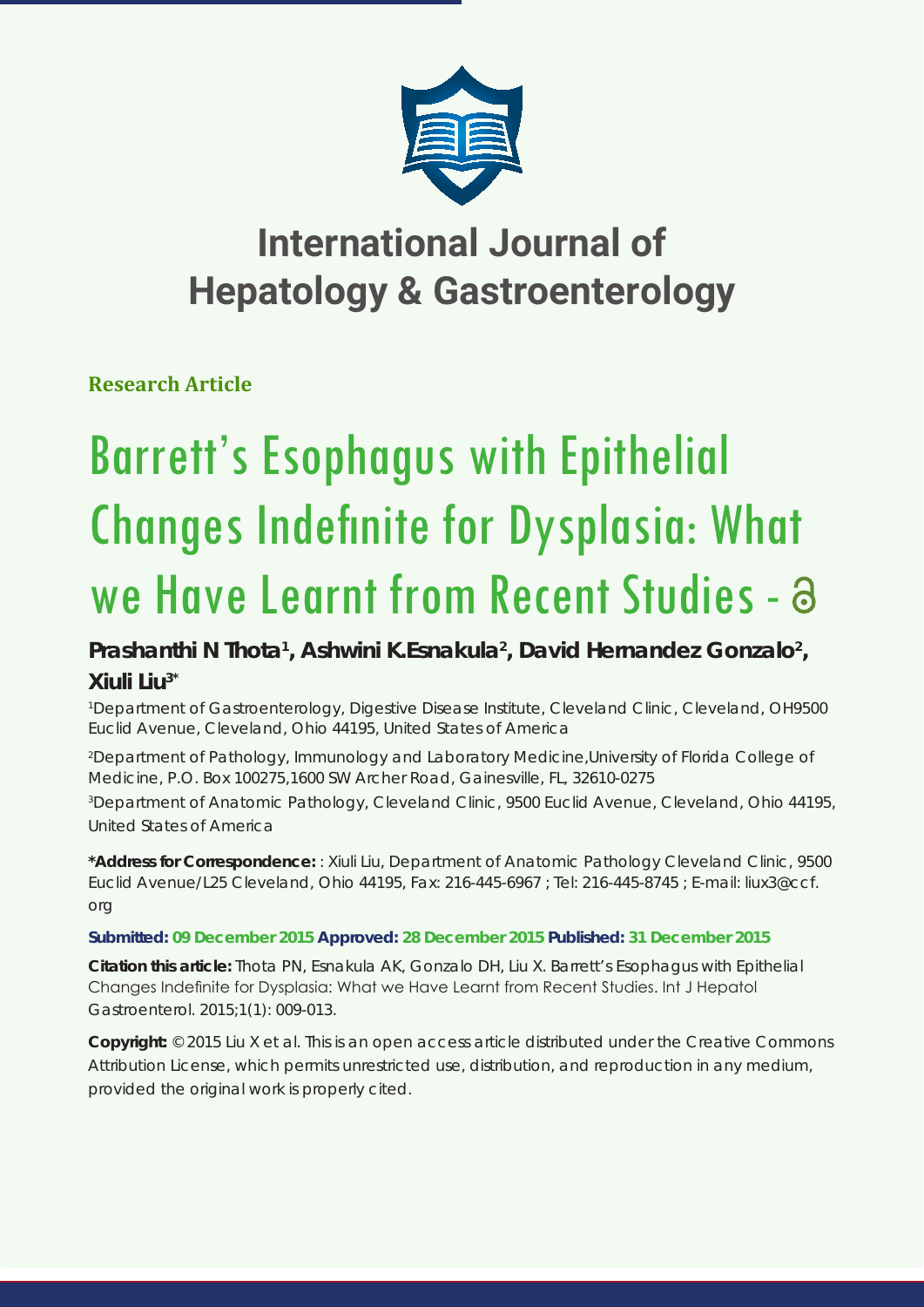#### **ABSTRACT**

Barrett's esophagus (BE), a complication of chronic gastroesophageal reflux disease (GERD), is defined as the extension of salmoncolored mucosa into the tubular esophagus ≥1cm proximal to the gastroesophageal junction (GEJ) with biopsy confirmation of intestinal metaplasia, defined by the presence of goblet cells histologically. Patients with BE are at increased risk of esophageal adenocarcinoma (EAC), and as such, need to undergo endoscopic surveillance with biopsy to detect dysplasia or earlyEAC. Histologic criteria for dysplasia in BE were well described in 1988 by Reid et al. and classified as BE with low grade dysplasia (LGD), BE with high grade dysplasia (HGD) and BE with changes indefinite for dysplasia (IND). Biopsies are classified as IND when the epithelial abnormalities are not sufficient to diagnose dysplasia or the nature of the epithelial abnormalities is uncertain due to inflammation or technical issues. Specific diagnostic criteria for indefinite for dysplasia (IND) are not well established and its clinical significance has not been well studied. Previous studies have focused on the higher end of neoplasia in BE and led to revolutionary changes and improvement in the management of BE with HGD and early EAC. Only recently, the lower end of dysplasia in BE attracted researchers' interest. This reviewsummarizes the findings in most recent studies on the neoplastic risk and thus the management of BE IND.

#### **INTRODUCTION**

Barrett`s esophagus (BE) is a complication of chronic gastroesophageal reflux disease (GERD); it is defined as the extension of salmon-colored mucosa into the tubular esophagus  $\geq$ 1 cm proximal to the gastroesophageal junction (GEJ) with biopsy confirmation of intestinal metaplasia as defined by the presence of goblet cells histologically [1]. Patients with BE are at increased risk of esophageal adenocarcinoma (EAC), and as such, undergo endoscopic surveillance and biopsy with the goal of detecting dysplasia or early adenocarcinoma. Histologic criteria for dysplasia in BE were well described in 1988 by Reid *et al.* [2]. Routinely, the biopsies are classified as negative for dysplasia,IND or positive for dysplasia, the latter can be further divided into low-grade (LGD) and high-grade (HGD).

The management of LGDand HGDin BE has been reviewed extensively and discussed in many guidelines. Experienced gastrointestinal pathologists can diagnose HGD and intra-mucosal adenocarcinoma (IMAC) with a high degree of agreement [2]. Many studies have focused on the high end of neoplasia in BE, HGD and IMAC, leading to a much improved and less invasive management [3,4,5]. However, the category of BE with epithelial changes indefinite for dysplasia (BE IND) represents the diagnosis with the greatest interobserver variability, the most uncertain clinical significance, and

**Table 1**: Histopathologic criteria for BE IND in published studies

the least known natural history.

This review examines the available evidence for the histologic criteria for BE IND and the clinical significance of BE IND as revealed in several recent studies, particularly regarding the prevalence and progression to advanced neoplasia. It also summarizes the results of possible clinicopathologic and biomarkers predictors of these risks.

#### **METHODS**

PubMed was searched using key word "Barrett's esophagus indefinite for dysplasia" as of November 1, 2015. Histologic criteria used for defining BE IND were reviewed and studies with synchronous or prior HGD/EAC were excluded.One study shared part of the same database and was excluded [6]. Studies were reviewed for prevalence and incidence rates of HGD/EAC (advanced neoplasia) in BE-IND as well as biomarkers or predictors for progression in IND.

#### **RESULTS**

**Definition of BE with IND:** It has been agreed upon that the diagnosis "indefinite for dysplasia" is used by pathologists when they are genuinely concerned for but not absolutely sure about the presence of dysplasia. In routine pathology practice, many of such cases were related to the presence of inflammation and/or ulceration interfering with the interpretation. This diagnostic category was also

| Study                                                         | Criteria                                                                                                                                                                                                                                                                                                                                                               | Note                                                                                                                                                         |
|---------------------------------------------------------------|------------------------------------------------------------------------------------------------------------------------------------------------------------------------------------------------------------------------------------------------------------------------------------------------------------------------------------------------------------------------|--------------------------------------------------------------------------------------------------------------------------------------------------------------|
| Reid BJ et al., 1988 [2];<br>Montgomery E et al.,<br>2001 [7] | The architecture may be moderately distorted. Nuclear abnormalities are less marked<br>than those seen in dysplasia. Other features that may lead to a diagnosis of IND<br>include more numerous dystrophic goblet cells, more extensive nuclear stratification,<br>diminished or absent mucus production, increased cytoplasmic basophilia, and<br>increased mitoses. | The diagnosis of IND should be limited to<br>cases in which the changes are too marked for<br>negative but not sufficient for the diagnosis of<br>dysplasia. |
|                                                               | The presence of architectural and cytologicatypia in small and mal-oriented biopsy<br>Horvath B et al. 2015 [12] specimen or those with inflammation or ulceration exceeding those expected for reactive<br>changes. In some cases, it is due to basal dysplasia with surface maturation.                                                                              | Cases reviewed by 5 gastrointestinal<br>pathologists. When cases were simplified into<br>negative vs non-negative, the kappa value was<br>0.33.              |
| Kestens C et al, 2015<br>$[17]$                               | When a diagnosis of genuine dysplasia cannot be made. This is often due to the co-<br>occurrence of inflammatory changes or when evaluation of surface maturation is not<br>possible.                                                                                                                                                                                  |                                                                                                                                                              |
| Sinh P et al., 2015 [16]                                      | Cytologic changes similar to those seen in LGD but with surface maturation or presence<br>of inflammation                                                                                                                                                                                                                                                              |                                                                                                                                                              |
|                                                               | Duits LC et al., 2015 [13] Downgraded from BE LGD to BE IND by an expert pathology panel                                                                                                                                                                                                                                                                               | When cases were dichotomized, LGD vs.<br>negative/IND, the kappa value was 0.45.                                                                             |
| Sonwalkar SA et al<br>2010 [9]                                | Preserved gland architecture, mild crypt distortion, minimal nuclear stratification and<br>slight nuclear atypia or enlargement.                                                                                                                                                                                                                                       | All IND slides were validated by a single<br>specialist histopathologist.<br>The kappa value for IND among 3 reviewing<br>pathologists was 0.18.             |

Abbreviation: BE, Barrett's esophagus, BE IND, Barrett's esophagus with epithelial changes indefinite for dysplasia; LGD, low-grade dysplasia.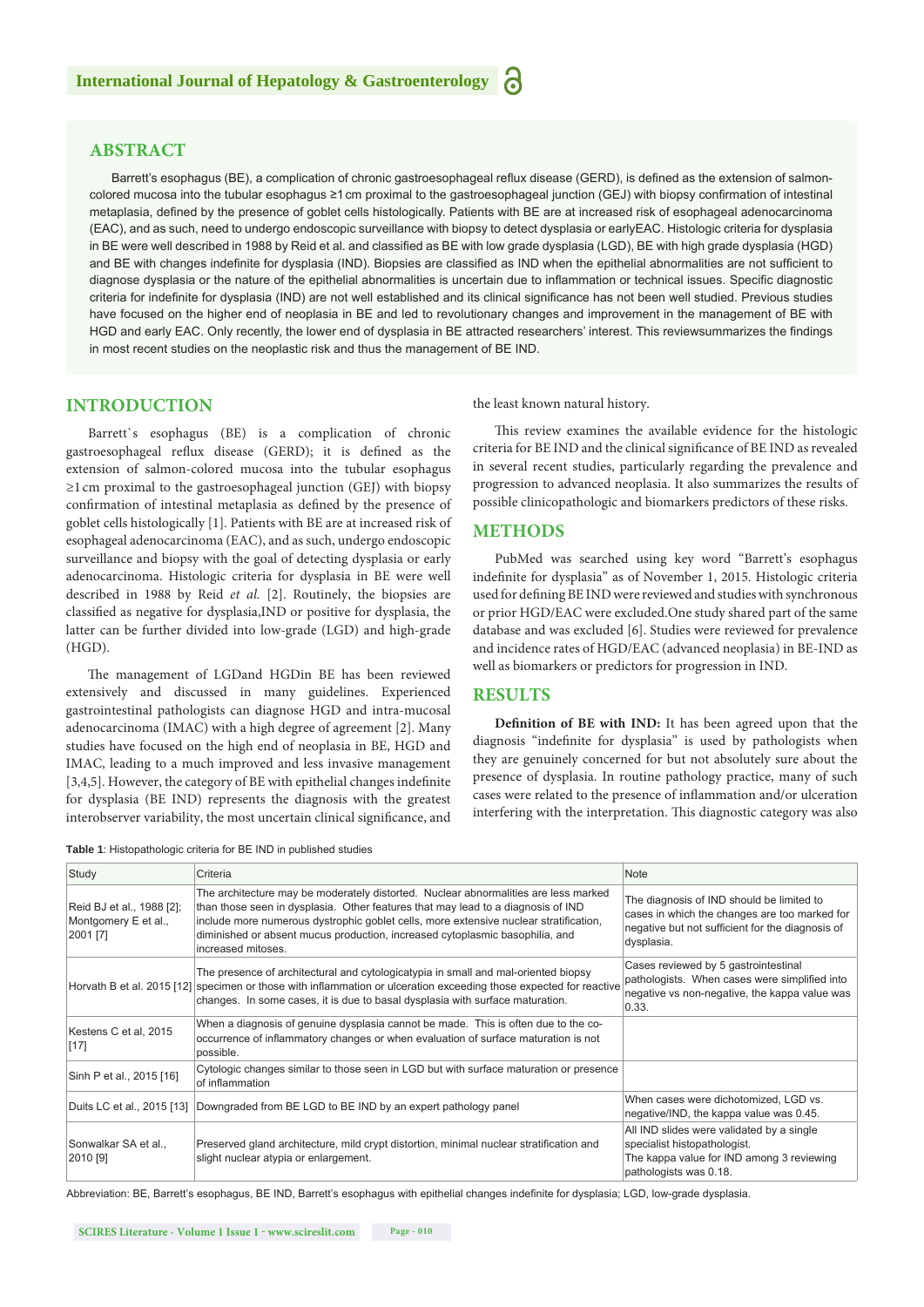used when technicalissues such as biopsy crushing artifact, thick tissue sectioning, marked thermal artifact and tangential embedding and sectioning precluded a reliablediagnostic interpretation of dysplasia. Occasional caseswere secondary to the use of certain types of fixatives. For example, tissue fixation in Hollande's and Bouin fixatives resulted in vesicular nucleus and prominent nucleolusleading to overinterpretation of IND by pathologists not familiar with this phenomenon [7]. In rare cases, the diagnosis of IND may be due to the so called "basal crypt dysplasia-like atypia", where the dysplasialike atypia is limited to the bases of the crypts, without involvement of the surface epithelium in BE [8].

Despite the attempted description and illustration of BE IND in initial publication [2], BE IND is diagnostically challenging and it is clear that its diagnostic reproducibility is poor [7,9,10]. Histologic criteria used to diagnose BE IND varied in different studies (Table 1) and even more so by pathologists in routine practice. For instance, the criteria for IND described by Reid BJ et alincluded moderate architectural distortion, nuclear abnormalities less marked than those seen in dysplasia, frequent dystrophic goblet cells, more extensive nuclear stratification, diminished or absent mucus production, increased cytoplasmic basophilia, and increased mitoses. The diagnosis of IND should be limited to cases in which the changes are worrisome but not sufficient for the diagnosis of dysplasia [2]. Using similar criteria, other groups performed intraobserver and interobserver reproducibility studies and found that BE IND has significant interobserver variability [7,11]. In daily pathology practice, the BE IND category appears to expand, one such example being basal crypt dysplasia-like atypia. The concept of basal crypt dysplasialike atypia remains controversial and is interpreted by some groups as IND while others believe that it truly represents dysplasia without surface involvement.

Clinical significance of BE IND: Regardless of the definition, illustration, and intraobserver interobserver variability, BE IND category is not uncommonly used in daily pathology practice. Several studies recently investigated the clinical significance of BE IND and the results are reviewed and summarized in Tables2 and 3.

1. **Prevalent neoplasia risk in patients with BE IND**: The results are summarized in Table 2. Three studies addressed the prevalent neoplasia (defined as LGD, HGD or EAC detected within 1 year of the diagnosis of BE IND), and concluded that it ranged from 12.9% to 25%. Four studies addressed the prevalence of advanced neoplasia as defined byHGD or EAC detected within 1 year of the diagnosis of BE INDandit varied between 1.9% and 15%. When a6-month interval was used as a cut-off, the prevalence of LGDand advanced neoplasia in BE IND was at least 2.8% [9]. The presence of mucosal ulcerationwas associated with EAC in one study [11].

2. **Incident neoplasia risk in patients with BE IND**: The results are summarized in Table 3. The incidence of all neoplasia in BE-IND is reported to be 4.5 cases per 100 person-years at risk. The length of BE segment and multifocality of BE IND were associated with progression [12]. The progression to advanced neoplasia was 0.43 to 1.2 cases per 100 person-years at risk. The progression to EACwas 0.18 to 1.10 cases per 100 person-years at risk. One study examined the progression to advanced neoplasia in a cohort of BE IND (n=36) which was downgraded from an original diagnosis of BE LGD and reported an advanced neoplasia incidence of 0.9 cases per 100 personyears at risk, similar to a rate of 0.6 cases per 100 person-years at risk in patients with BE negative for dysplasia (n=153) [13]. In contrast,

BE LGD (n=75) agreed upon by a panel of expert pathologists had an advanced neoplasia incidence of 9.1 cases per 100 person-years at risk [13]. Using 6-monthfollow-up as a cutoff, Sonwalkar SA et al. (2010) reported that 8.1% of BE IND patients progressed to LGD and 8.1% BE IND progressed to EACduring a medium followup of 38.7 months (range: 6-122) [9]. Interestingly, none of the 6 patients with BE IND progression had a consensus diagnosis of IND by all three reviewing pathologists.

Somestudies addressed the neoplasia risk of BE IND, but did not distinguish between prevalent and incident cases of progression. For example, in the study by Montgomery E et al., adenocarcinoma was detected in 4 of 22 (18%) patients with the diagnosis of INDwith a median progression-free survival of 62 months and a median progression-free follow-up of 36 months [11]. In another study, Choi W-T et al reported that, in a group of BE IND patients without synchronous or previous neoplasia, the 1-, 2-, and 3-year detection rates of HGD or EAC were 10%, 13% and 20%, respectively [14].

3. **Biomarkers for risk stratification of BE IND patients:** Choi W-T et al identified active inflammation and DNA flow cytometric results as significant risk factors of neoplasia in patients with BE IND and reported that the hazard ratio for combined markers (active inflammation and abnormal DNA flow cytometric results, either DNA aneuploidy and/or 4N fractions greater than 6% of the nuclei) was 18.8[14].Sonwalkar SA et alreported thatthe expression of alpha-methylacyl-CoA racemase (AMACR) in more than 1% of cells predicted progression in BE IND [9]. However, the role of AMACR expression in risk stratifying BE IND was not substantiated in a study by Horvath B et al, and they instead showed that high expression of p53 (defined as intense staining in>5% nuclei) was associated with prevalent advanced neoplasia andprogression to advanced neoplasia in BE IND [15].

#### **CONCLUSIONS**

In summary, the diagnosis of BE IND is challenging. Recent data revealsthat BE IND carries a significant risk of prevalent advanced neoplasia (at least 2.8%, 31 out of 1135 patients, ranging from 0% to 15%) (Table 2). In addition, the diagnosis of BE IND is associated with risk of progression to advanced neoplasia (0.43 to 1.2 cases person-years at risk) (Table 3), similar to the calculated progression risk of LGD without histology review [16], but much lower than the progression risk in consensus diagnosis of LGD[13]. Also, 73% of cases with a diagnosis of BE LGD originally rendered by practicing pathologists were down-graded to BE IND or BE negative for dysplasia by an expert pathology panel [13]. These results strongly suggest that cases with initial impression of BE IND or LGD should be reviewed by additional GI pathologists to confirm the diagnosis. The current knowledge regarding the clinical significance of BE IND as revealed by recent studies supports a close followup (short intervals between surveillance within 1 year) afterintensiveacid suppressive therapy and extensive biopsy sampling to detect prevalent neoplasia. BE IND patients with follow-up biopsies which are negative for dysplasia have low risk of neoplasia progression and may be reverted to routine surveillance as suggested by Kestens C et al., 2015 [17]. Although the length of BE, multifocality of BE IND, older age (>60 years old), abnormal p53 expression, active inflammation, and abnormal DNA content as detected by flow cytometry may provide useful information to risk-stratify this patient population, additional large prospectivestudies are needed to address their role in clinical management of patients with BE IND.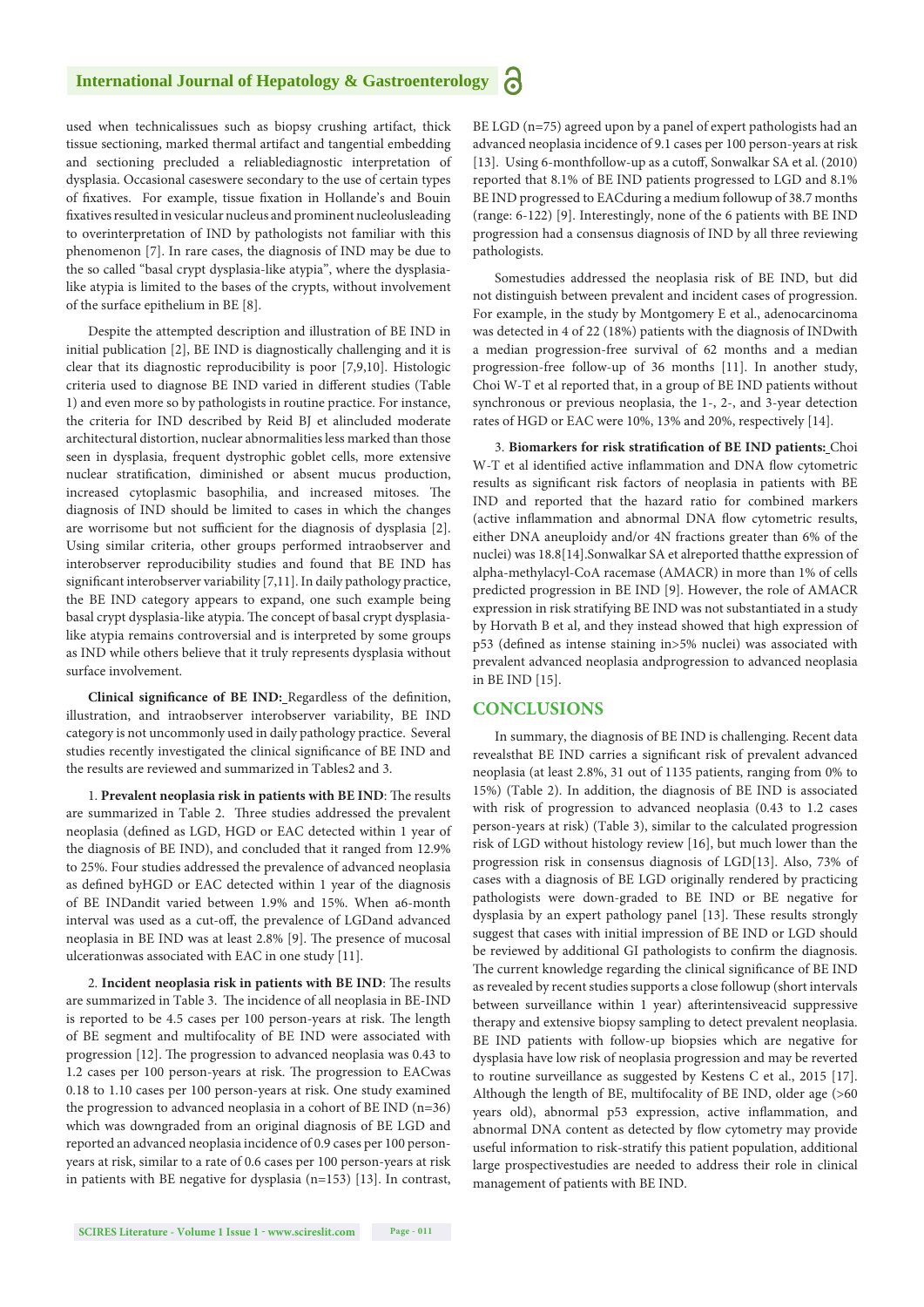#### **Table 2:** Prevalent neoplasia risk in patients with BE IND.

| Study                            | Number of<br>cases | Repeated surveillance<br>EGD rate within 1<br>year following BE IND<br>diagnosis, $N$ $(\%)$ | Prevalent<br>LGD, N (%)   | Prevalent<br>$HGD, N$ $(\%)$ | Prevalent<br>adenocarcinoma,<br>N(% ) | Prevalent<br>neoplasia, N<br>(% ) | Prevalent<br>advanced<br>neoplasia, N (%) | Risk factors<br>for prevalent<br>advanced<br>neoplasia |
|----------------------------------|--------------------|----------------------------------------------------------------------------------------------|---------------------------|------------------------------|---------------------------------------|-----------------------------------|-------------------------------------------|--------------------------------------------------------|
| Horvath B et al.<br>2015 [12]    | 107                | 85 (79.4%)                                                                                   | $7(8.2\%)$                | 2(2.35%)                     | 2(2.35%)                              | 11 (12.9%)                        | 4(4.7%)                                   | p53*                                                   |
| Montgomery E et<br>al. 2001 [11] | 7                  | Not known                                                                                    | $0(0\%)$                  | $0(0\%)$                     | 1(15%)                                | 1(15%)                            | At least 1 (15%)                          | Ulceration noted<br>at the time of BE<br><b>IND</b>    |
| Choi W-T et al.<br>2015 [14]     | 96                 | Not known                                                                                    | At least 14<br>$(14.5\%)$ | Not known                    | Not known                             | 24 (25%)                          | At least 10<br>$(10\%)$                   | No data                                                |
| Kestens C et al.<br>2015 [17]    | 842                | 842 (100%)                                                                                   | 101 (12.1%)               | Not known                    | Not known                             | 117 (13.8%)                       | 16 (1.9%)                                 | No data                                                |
| Sinh P et al., 2015<br>$[16]$    | 83                 | Not known                                                                                    | Not known                 | $0(0\%)$                     | $0(0\%)$                              | Not known                         | $0(0\%)$                                  | No data                                                |
| Sonwalkar et al.<br>2010 [9]     | 41                 | Not known                                                                                    | At least 1<br>$(2.4\%)$   | $0(0\%)$                     | At least 1 (2.4%)                     | At least 2<br>$(4.8\%)$           | At least 1 (2.4%)                         | No data                                                |
| Total                            | 1176               |                                                                                              |                           |                              |                                       |                                   | At least 32<br>$(2.7\%)$                  |                                                        |

**Abbreviation:** BE IND, Barrett's esophagus with epithelial change indefinite for dysplasia; LGD, low-grade dysplasia; HGD, high-grade dysplasia. \*p53 immunohistochemical stain was performed in the BE IND esophageal biopsies from 81 out 85 cases, and expression of p53 in more than 5% nuclei was associated with the presence of prevalent advanced neoplasia [15].

**Table 3:** Incident neoplasia risk in patients with BE IND.

| Study                            | Number of<br>cases | Follow up<br>in months<br>(range) | Incident<br><b>LGD</b> | Incident<br><b>HGD</b> | Incident<br>adenocarcinoma | Incident rate of<br>all neoplasia<br>(cases per 100<br>person-years<br>at risk) | Risk of<br>progression to all<br>neoplasia         | Incident<br>advanced<br>neoplasia (cases<br>per 100 person-<br>years at risk) | Risk factors<br>for progression<br>to advanced<br>neoplasia |
|----------------------------------|--------------------|-----------------------------------|------------------------|------------------------|----------------------------|---------------------------------------------------------------------------------|----------------------------------------------------|-------------------------------------------------------------------------------|-------------------------------------------------------------|
| Horvath B et<br>al. 2015 [12]    | 82                 | Mean 59<br>$(13-182)$             | 14 (8.3%)              | $3(2.3\%)$             | $2(2.3\%)$                 | 4.5                                                                             | Length of BE and<br>multifocality of BE<br>$IND^*$ | 1.2                                                                           | p53**                                                       |
| Kestens C et<br>al, 2015 [17]    | 631                | Not known                         | No data                | $10(1.6\%)$            | $6(1.0\%)$                 | No data                                                                         | No data                                            | $0.43***-1.10***$                                                             | Age*****                                                    |
| Sinh P et al.,<br>2015 [16]      | 83                 | Mean 68.4<br>(SD: 37.2)           | No data                | $3(3.6\%)$             | $1(1.2\%)$                 | Not done                                                                        | Not done                                           | $0.86******$                                                                  | Not done for BE<br>IND group                                |
| Duits LC et al<br>2015 [13]      | 40                 | Median 31<br>$(16-59)$            | $\mathbf 0$            | 1(2.5%)                | $0(0\%)$                   | 0.9                                                                             | Not done                                           | 0.9                                                                           | Not done                                                    |
| Sonwalkar SA<br>et al., 2010 [9] | 37                 | Median<br>$38.7(6 -$<br>122)      | $3(8.1\%)$             | $0(0\%)$               | $3(8.1\%)$                 | Not done                                                                        | Not done                                           | Not done                                                                      | Expression of<br>AMACR *******                              |

**Abbreviation:** BE IND, Barrett's esophagus with epithelial change indefinite for dysplasia; LGD, low-grade dysplasia; HGD, high-grade dysplasia; SD, standard deviation; AMACR, alpha-methylacyl-CoA racemase.

\* Univariate analysis revealed that BE length and multifocality of BE IND were associated with progression to all neoplasia. Multivariate analysis was not performed due to the small number of events [12].

\*\*p53 immunohistochemical stain was performed in the BE IND esophageal biopsies from 79 out 82 cases, and expression of p53 in more than 5% nuclei was associated with the progression to advanced neoplasia with a hazard ratio of 12 (95% confidence interval (CI): 1.43-100) by univariate analysis. Multivariate analysis was not performed due to the small number of events [15].

\*\*\* 530 cases of BE IND were downgraded to negative for dysplasia, incidence of advanced neoplasia and adenocarcinoma were 0.43 cases and 0.18 cases per 100 person-years at risk, respectively.

\*\*\*\* 101 cases of BE IND were diagnosed as BE IND during the first follow-up endoscopy, incidence of advanced neoplasia and adenocarcinoma was 1.10 cases per 100 person-years at risk.

\*\*\*\* Older age (per 10 years) was found to be a risk for developing all neoplasia and advanced neoplasia in this BE IND cohort including 12.1% of prevalent LGD. \*\*\*\*\*\* Incidence of adenocarcinoma was 0.21 cases per 100 person-years at risk

\*\*\*\*\*\*\*Expression of AMACR in more than 1% of cells was predictive of progression in BE IND.

#### **REFERENCES**

- 1. Shaheen NJ, Falk GW, Iyer PG. ACG Clinical Guideline: Diagnosis and Management of Barrett's Esophagus.Am J Gastroenterol. 2015 Nov 3. doi: 10.1038/ajg.2015.322. [Epub ahead of print]
- 2. [Reid BJ, Haggitt RC, Rubin CE, Roth G, Surawicz CM, et al. Observer](http://www.ncbi.nlm.nih.gov/pubmed/3343032)  [variation in the diagnosis of dysplasia in Barrett's esophagus. See comment](http://www.ncbi.nlm.nih.gov/pubmed/3343032)  [in PubMed Commons below Hum Pathol. 1988; 19: 166-178.](http://www.ncbi.nlm.nih.gov/pubmed/3343032)
- 3. [Nijhawan PK, Wang KK. Endoscopic mucosal resection for lesions with](http://www.ncbi.nlm.nih.gov/pubmed/10968845)  [endoscopic features suggestive of malignancy and high-grade dysplasia](http://www.ncbi.nlm.nih.gov/pubmed/10968845)  [within Barrett's esophagus. See comment in PubMed Commons below](http://www.ncbi.nlm.nih.gov/pubmed/10968845)  [Gastrointest Endosc. 2000; 52: 328-332.](http://www.ncbi.nlm.nih.gov/pubmed/10968845)
- 4. Li Z, Rice TW, Liu X, Goldblum JR, Williams SJ et al. Intramucosal esophageal adenocarcinoma: primum non nocere. See comment in PubMed Commons below J Thorac Cardiovasc Surg. 2013; 145: 1519-1524, 1524.
- 5. [Li ZG, Zhu H, Shi H, Xie H, Goldblum JR, et al. Lymphovascular invasion](http://www.ncbi.nlm.nih.gov/pubmed/25620066)  [and nodal metastasis in intramucosal adenocarcinoma of the esophagus and](http://www.ncbi.nlm.nih.gov/pubmed/25620066)  [esophagogastric junction. See comment in PubMed Commons below J Dig](http://www.ncbi.nlm.nih.gov/pubmed/25620066)  [Dis. 2015; 16: 197-204.](http://www.ncbi.nlm.nih.gov/pubmed/25620066)
- 6. [Thota PN, Lee HJ, Goldblum JR, Liu X, Sanaka MR, et al. Risk stratification](http://www.ncbi.nlm.nih.gov/pubmed/25102445)  [of patients with barrett's esophagus and low-grade dysplasia or indefinite](http://www.ncbi.nlm.nih.gov/pubmed/25102445)  [for dysplasia. See comment in PubMed Commons below Clin Gastroenterol](http://www.ncbi.nlm.nih.gov/pubmed/25102445)  [Hepatol. 2015; 13: 459-465.](http://www.ncbi.nlm.nih.gov/pubmed/25102445)
- 7. [Montgomery E, Bronner MP, Goldblum JR, Greenson JK, Haber MM, et](http://www.ncbi.nlm.nih.gov/pubmed/11331953)